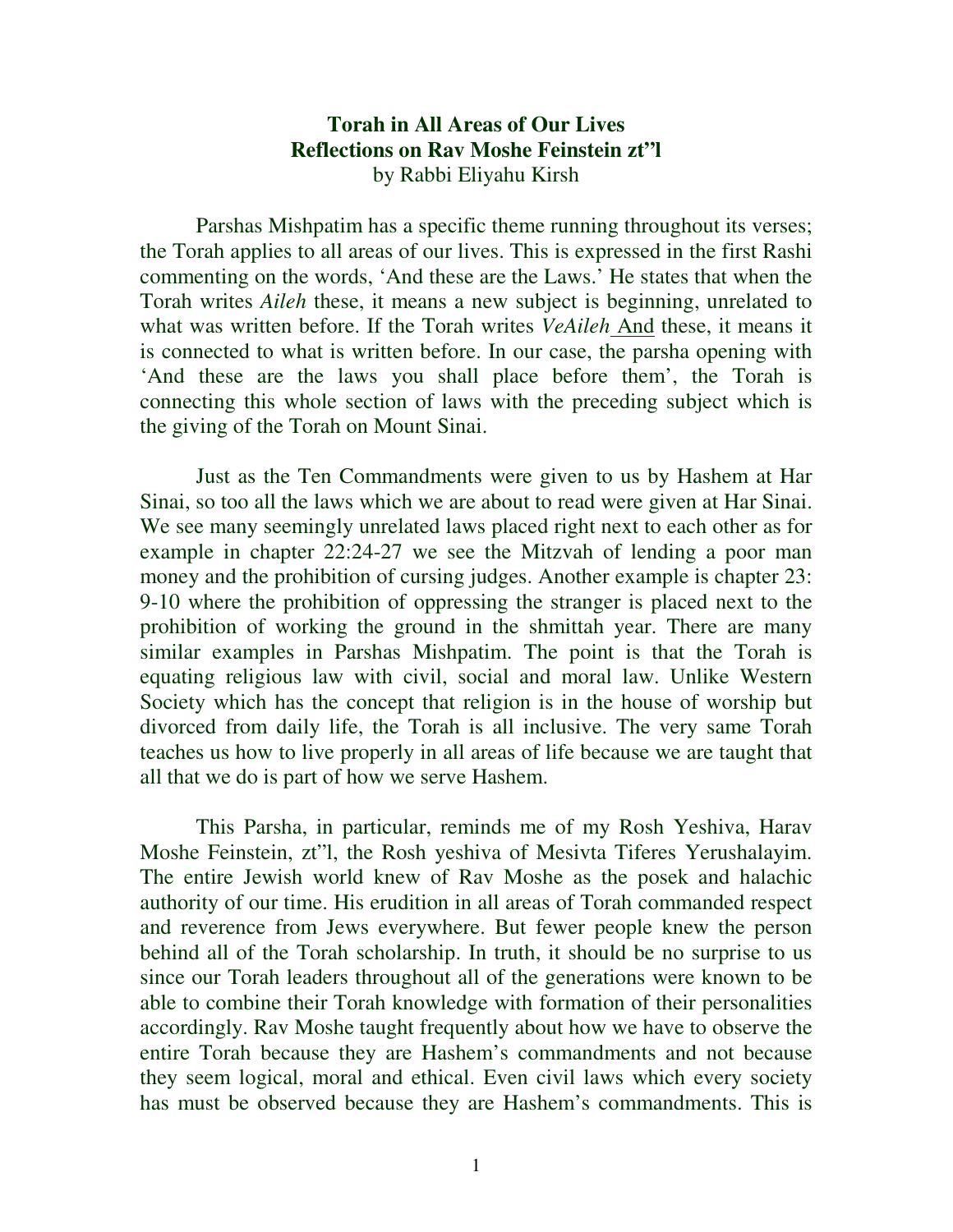because an individual or society can always redefine ethics and morality according to needs and wants. But if we do things because they are Hashem's commandments, they are eternal regardless of the circumstances or feelings of the individual or the society.

Rav Moshe stressed this point of how our Torah applies everywhere and at all times. Many years ago, as the rosh yeshiva of the entire institution, he used to test the classes of the boys in the boys elementary school affiliated with Mesivta Tiferes Yerushalayim. One day, after formally testing the boys he asked them how they were different than non-Jewish boys their age. One of the boys said that if they were not Jewish, they would be playing ball. The Rosh yeshiva then said to them, "But you all play ball at recess. My question is how does the Torah influence the way we play ball?" Not one of the boys was willing to propose an answer. The Rosh yeshiva then explained to the boys that when we play ball we should play fairly, not fight or use foul language. He stressed that even the way a Jew conducts himself during leisure time must not be guided by the standards of society at the time but only by the eternal truths of our Torah. A number of similar anecdotes like these are known in the circle of Mesivta Tiferes Yerushalayim.

 It is important to stress that Rav Moshe was a prime example of everything he taught. It is known how at the end of his life he made a great impression on the non-Jewish staff of the hospitals he stayed in New York City. He was in and out of the hospital many times towards the end of his life. One time, a chaplain at a hospital was addressing a group of nurses there. He mentioned Rav Moshe Feinstein's name in passing and a number of the nurses were familiar with him. Since this seemed unusual that so many non-Jewish nurses would be familiar with a rosh yeshiva, the chaplain did some further inquiry. It turned out that even his conduct in his later years, when he was frail, made a great impression on the staff that took care of him in every hospital he stayed. What made an impact on everyone was when it was time to leave the hospital, he was very particular to have his chair turned around so he could say goodbye to all those who took care of him.

Everyone was so impressed with the respect he showed every person. This was truly a fulfillment of the pasuk [Devarim 28:10] 'and all the nations of the world will see that Hashem's name is called upon you'. Indeed the lessons for all of us are quite clear; when we live our lives according to the torah and the torah becomes part of our beings, we make a